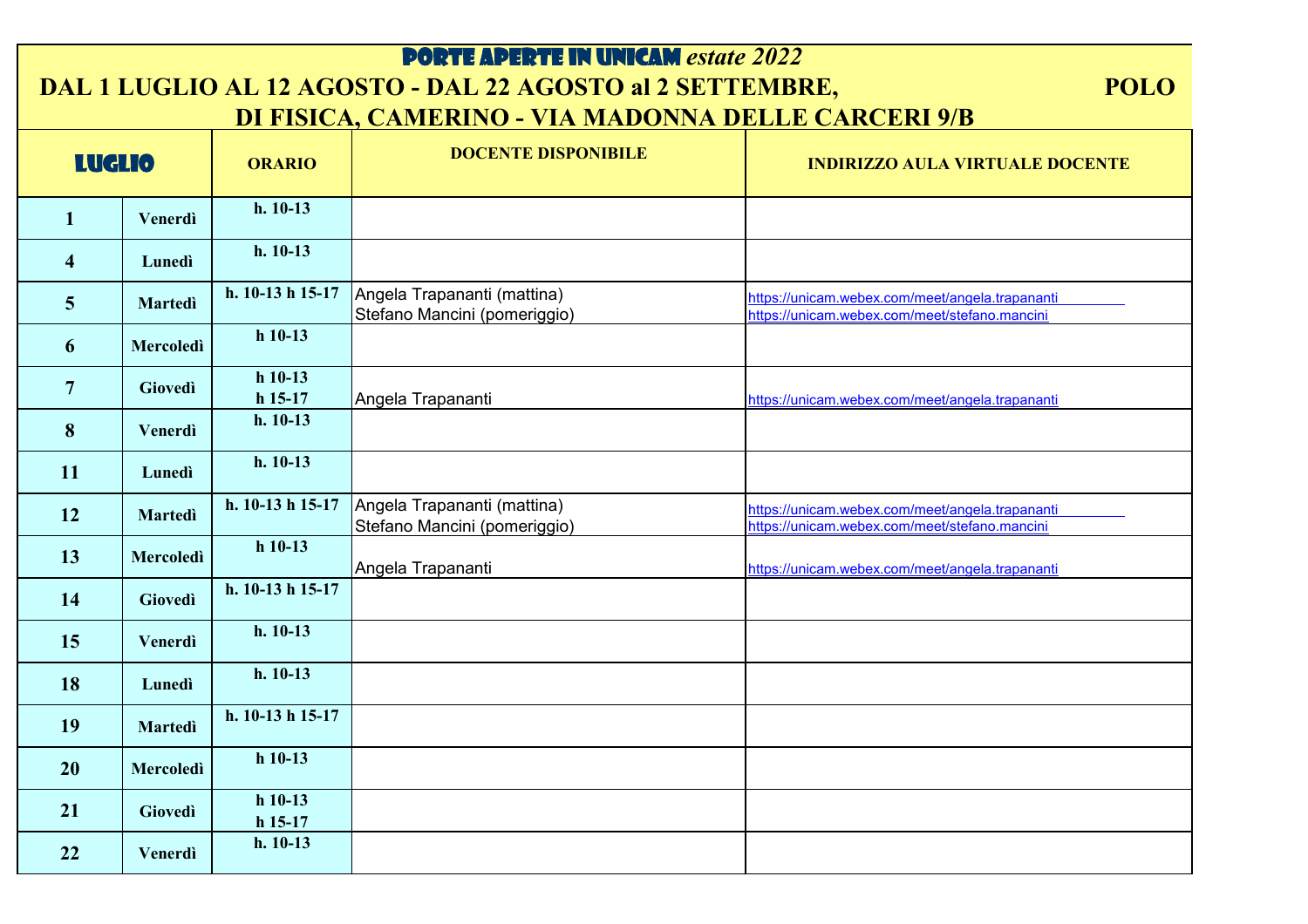| 25 | Lunedì         | $h$ 10-13              |                 |                                               |
|----|----------------|------------------------|-----------------|-----------------------------------------------|
| 26 | <b>Martedi</b> | $h$ 10-13<br>$h$ 15-17 |                 |                                               |
| 27 | Mercoledì      | $h$ 10-13              | Stefano Mancini | https://unicam.webex.com/meet/stefano.mancini |
| 28 | Giovedì        | $h$ 10-13<br>$h$ 15-17 |                 |                                               |
| 29 | Venerdì        | $h$ 10-13              |                 |                                               |

| <b>AGOSTO</b>           |                | <b>ORARIO</b>          | <b>DOCENTE DISPONIBILE</b> | <b>INDIRIZZO AULA VIRTUALE DOCENTE</b> |
|-------------------------|----------------|------------------------|----------------------------|----------------------------------------|
| $\mathbf{1}$            | Lunedì         | $h.10.00-13.00$        |                            |                                        |
| $\overline{2}$          | <b>Martedì</b> | $h$ 10-13<br>$h$ 15-17 |                            |                                        |
| 3                       | Mercoledì      | $h.10.00-13.00$        |                            |                                        |
| $\overline{\mathbf{4}}$ | Giovedì        | $h$ 10-13<br>$h$ 15-17 |                            |                                        |
| $5\overline{)}$         | Venerdì        | $h.10.00 - 13.00$      |                            |                                        |
| 8                       | Lunedì         | $h.10.00 - 13.00$      |                            |                                        |
| 9                       | Martedì        | $h$ 10-13<br>$h$ 15-17 |                            |                                        |
| <b>10</b>               | Mercoledì      | $h.10.00-13.00$        |                            |                                        |
| 11                      | Giovedì        | $h$ 10-13<br>$h$ 15-17 |                            |                                        |
| 12                      | Venerdì        | $h.10.00-13.00$        |                            |                                        |
| 22                      | Lunedì         | $h.10.00 - 13.00$      |                            |                                        |
| 23                      | <b>Martedì</b> | $h$ 10-13<br>$h$ 15-17 |                            |                                        |
| 24                      | Mercoledì      | $h.10.00-13.00$        |                            |                                        |
| 25                      | Giovedì        | $h$ 10-13<br>$h$ 15-17 |                            |                                        |
| 26                      | Venerdì        |                        |                            | <b>OPEN DAY</b>                        |